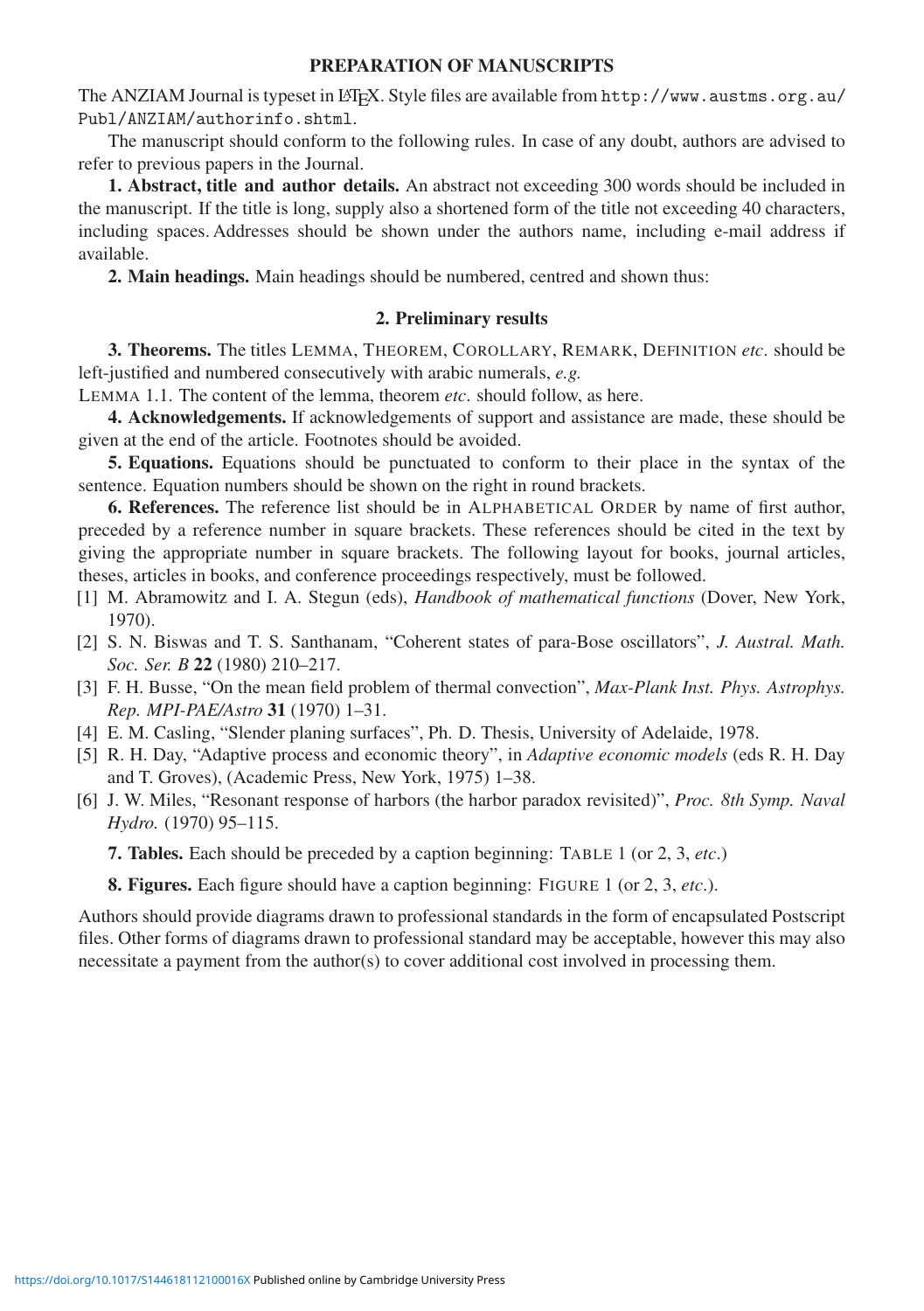### SUBMISSION OF MANUSCRIPTS

Prior to submission authors are asked to read the section "Preparation of Manuscripts" on the previous page.

Authors of articles submitted for publication in The ANZIAM Journal are asked to ensure that their manuscripts are in a form suitable for sending to the printer. Editors reserve the right to return poorly presented material to authors for revision.

The author should submit a pdf file if possible to the Online Journal System. Follow the instructions at http://anziamj.austms.org.au/ojs/index.php/ANZIAMJ/user/register.

It will speed up processing of accepted papers if a LAT<sub>EX</sub> version of the manuscript is available. It is not necessary to send such a file with the submitted paper. This will be requested if the paper is accepted.

Authors of accepted papers will be provided with a complimentary electronic version of their paper as published.

Excessive costs incurred by the Australian Mathematical Society through corrections to or withdrawal of articles may be charged to the authors concerned.

Submission of a paper to The ANZIAM Journal is a representation by the author that the manuscript has not been copyrighted or published, and that it is not being considered for publication elsewhere.

### THE ANZIAM JOURNAL AND THE ELECTRONIC SUPPLEMENT

The Journal of the Australian Mathematical Society began publication in 1959, and from 1975 appeared in two series, Series A (Pure Mathematics and Statistics) and Series B (Applied Mathematics). Series B is now The ANZIAM Journal and is published in volumes comprising four quarterly parts. There is also a fifth (electronic) part designed for rapid publication (http://anziamj.austms.org.au/ojs/index.php/ANZIAMJ). The Editor-in-Chief is A. J. Roberts, School of Mathematical Sciences, The University of Adelaide, ADELAIDE, SA 5005; anthony.roberts@adelaide.edu.au. All five parts are refereed. All accepted papers have the option of publication in the electronic part.

It is the editorial policy of The ANZIAM Journal to consider papers in any field of applied mathematics and related mathematical sciences. Novel applications of mathematics in real situations are especially welcome. All papers must include some indication of applicability, and an introduction that can be understood by non-specialist readers from the whole applied mathematical community.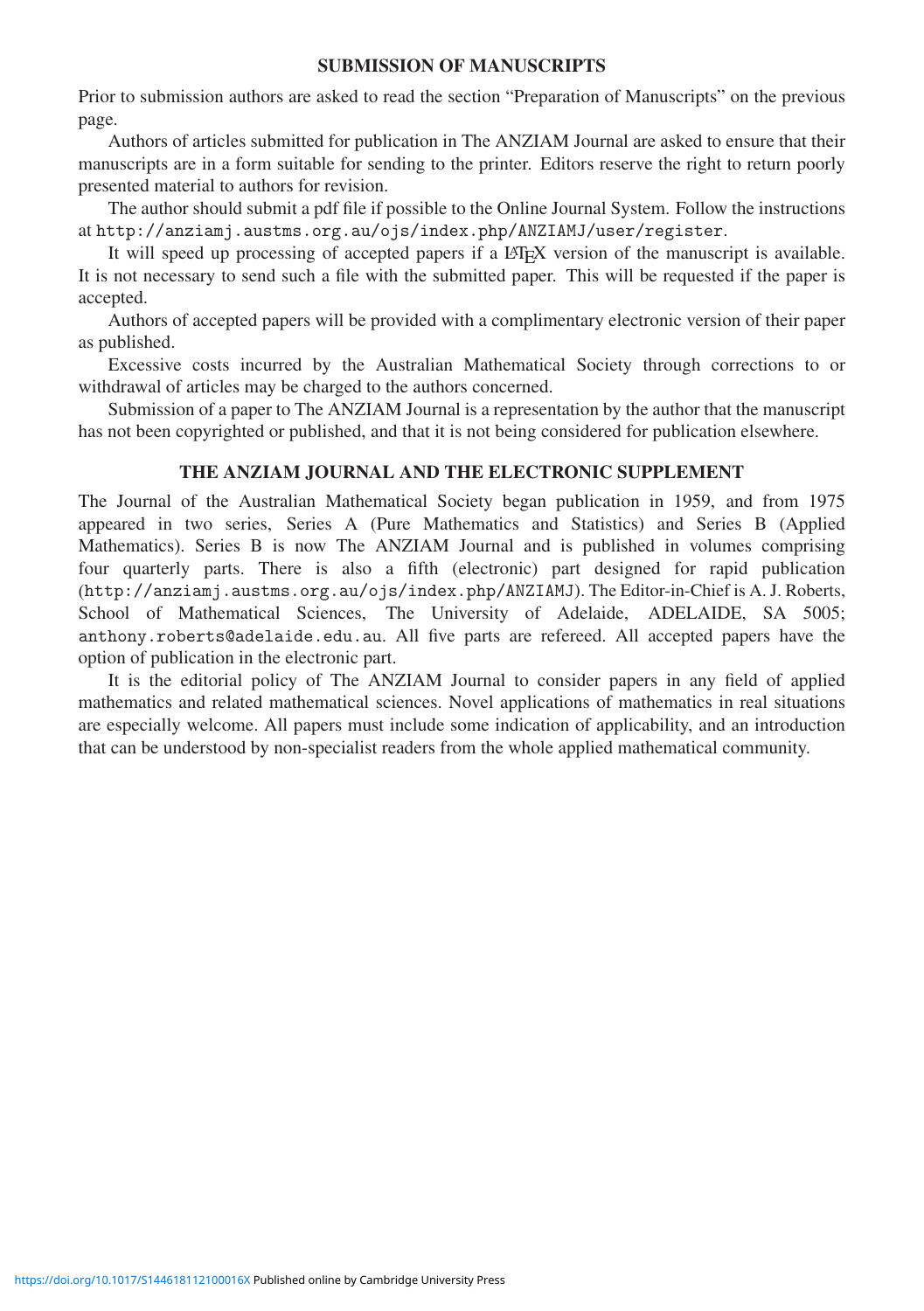# Cam IO Core

## The new home of Cambridge Journals cambridge.org/core

Cambridge Core

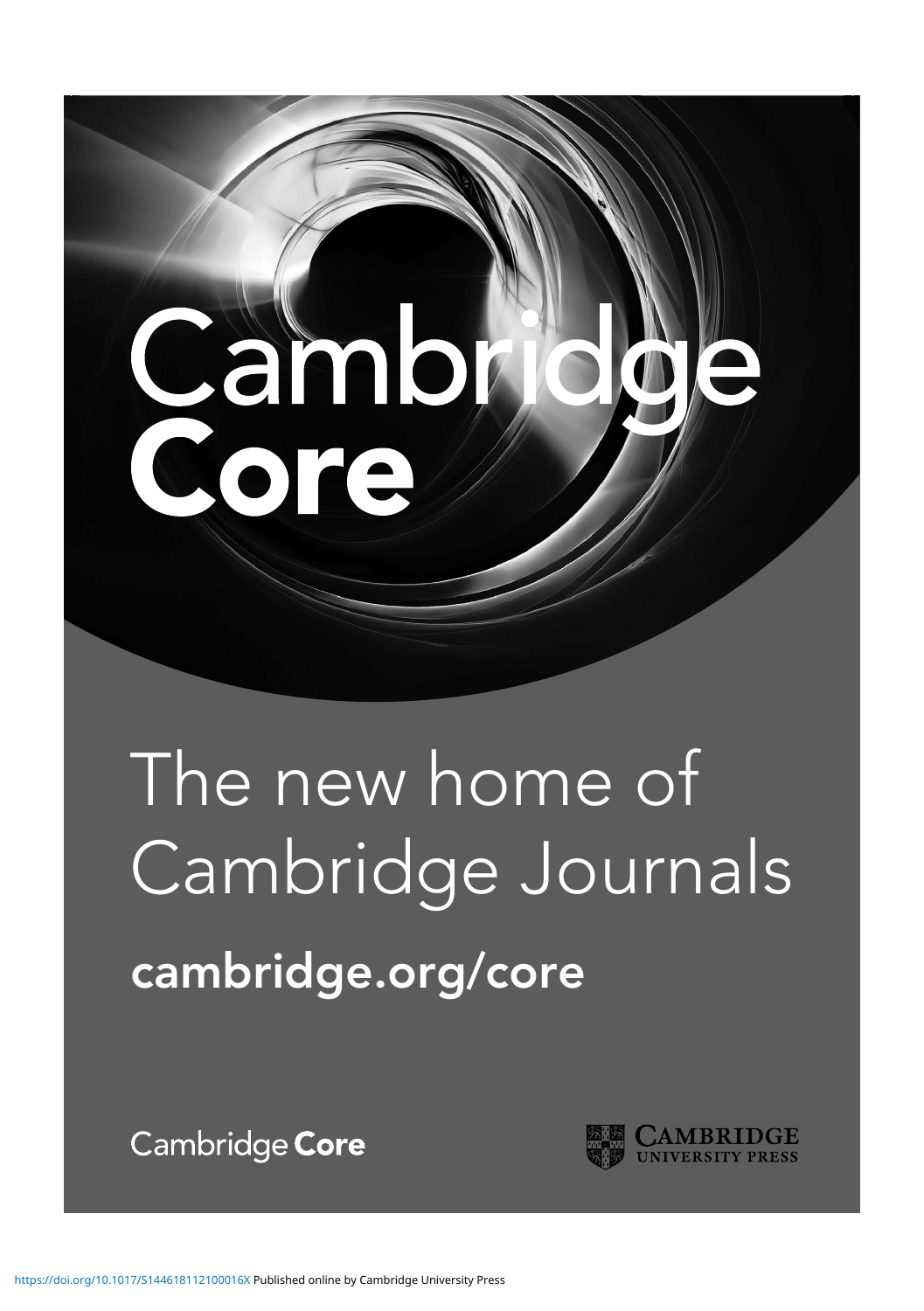## Mathematics

Books and Journals from Cambridge University Press

Cambridge is a world leading publisher in pure and applied mathematics, with an extensive programme of high quality books and journals that reaches into every corner of the subject.

Our catalogue reflects not only the breadth of mathematics but also its depth, with titles for undergraduate students, for graduate students, for researchers and for users of mathematics.

We are proud to include world class researchers and influential educators amongst our authors, and also to publish in partnership with leading mathematical societies.

cambridge.org/core-mathematics

For further details visit:

COS U

**CAMBRIDGE UNIVERSITY PRESS** 



Cambridge<br>Core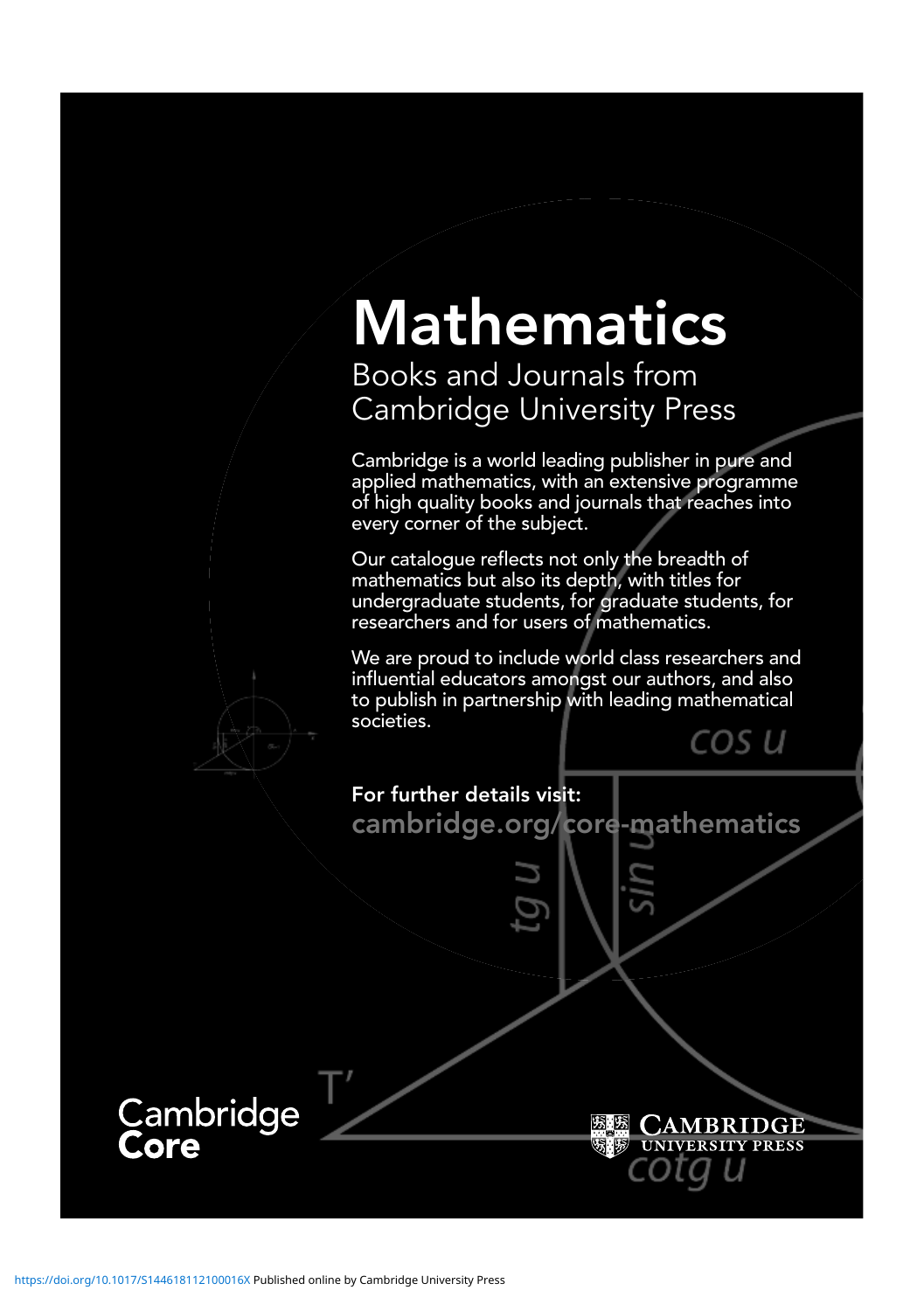### *THE AUSTRALIAN MATHEMATICAL SOCIETY THE AUSTRALIAN MATHEMATICAL SOCIETY*

| <i>President:</i> | J. RAMAGGE    | School of Mathematics and Statistics<br>University of Sydney<br>NSW 2006, Australia                       |
|-------------------|---------------|-----------------------------------------------------------------------------------------------------------|
| Secretary:        | D. C. JACKSON | Department of Mathematics and Statistics<br>La Trobe University<br>Bundoora, VIC 3086, Australia          |
| <i>Treasurer:</i> | L. FERRARIO   | Mathematical Sciences Institute<br><b>Australian National University</b><br>Canberra, ACT 2601, Australia |

title or position, members' subscriptions and correspondence related to accounts should be sent to the Treasurer. All other correspondence should be sent to the Secretary. Membership and correspondence: Applications for membership, notices of changes of address or

Subscriptions: Four parts are planned for 2021. Subscription prices for 2021 are £419 (\$769 in USA, Canada and Mexico) which includes print and electronic access. The electronic-only access price for 2021 is £340 (\$620 in USA, Canada and Mexico). Single parts cost £120 (\$221 in USA, Canada and Mexico). Prices include delivery by air where appropriate. EU subscribers who are not registered for VAT should add VAT at their country's rate. VAT registered subscribers should provide their VAT registration number. Orders, which must be accompanied by payment, should be sent to a subscription agent, book-seller, or direct to the publishers: Cambridge University Press, University Printing House, Shaftesbury Road, Cambridge CB2 8BS or, in the USA, Canada and Mexico, Cambridge University Press, Journals Fulfilment Department, 1 Liberty Plaza, Floor 20, New York, NY 10006, USA. Japanese prices are available from Kinokuniya Company Ltd, PO Box 55, Chitose Tokyo 156, Japan. Periodicals postage is paid at New York, NY and additional mailing offices. POSTMASTER: send address changes in USA, Canada and Mexico to *The ANZIAM JOURNAL*, Cambridge University Press, Journals Fulfilment Department, 1 Liberty Plaza, Floor 20, New York, NY 10006, USA. Press, Journals Fulfilment Department, 1 Liberty Plaza, Floor 20, New York, NY 10006, USA. Japanese<br>prices are available from Kinokuniya Company Ltd, PO Box 55, Chitose Tokyo 156, Japan. Periodicals<br>postage is paid at New

This journal is included in the Cambridge Journals Online service. Further information, and online access for subscribers, is available at http://journals.cambridge.org/anz.

Copying: This journal is registered with the Copyright Clearance Centre, 222 Rosewood Drive, Danvers, MA 01923, USA. Organizations in the USA who are registered with the CCC may therefore copy materials beyond the limits permitted by sections 107 and 108 of US copyright law subject to payment to CCC of the per-copy fee of \$16.00. This consent does not extend to multiple copying for promotional and commercial purposes. Code  $1446-1811/2021$  \$16.00.

Organizations authorized by the Copyright Licensing Agency may also copy material subject to the usual conditions. For all other use, permission should be sought from Cambridge or the American branch of Cambridge University Press.

Published by Cambridge University Press for the Australian Mathematical Publishing Association Incorporated. Printed in the United Kingdom at Bell  $\&$  Bain Ltd, Glasgow.

© 2021 Australian Mathematical Publishing Association Inc.



This journal issue has been printed on FSC-certified paper and cover board. FSC is an independent, non-governmental, not-for-profit organization established to promote the responsible management of the world's forests. Please see www.fsc.org for information. board. FSC is an independent, non-governmental, not-for-profit organization established to promote the responsible management of<br>the world's forests. Please see www.fsc.org for information.